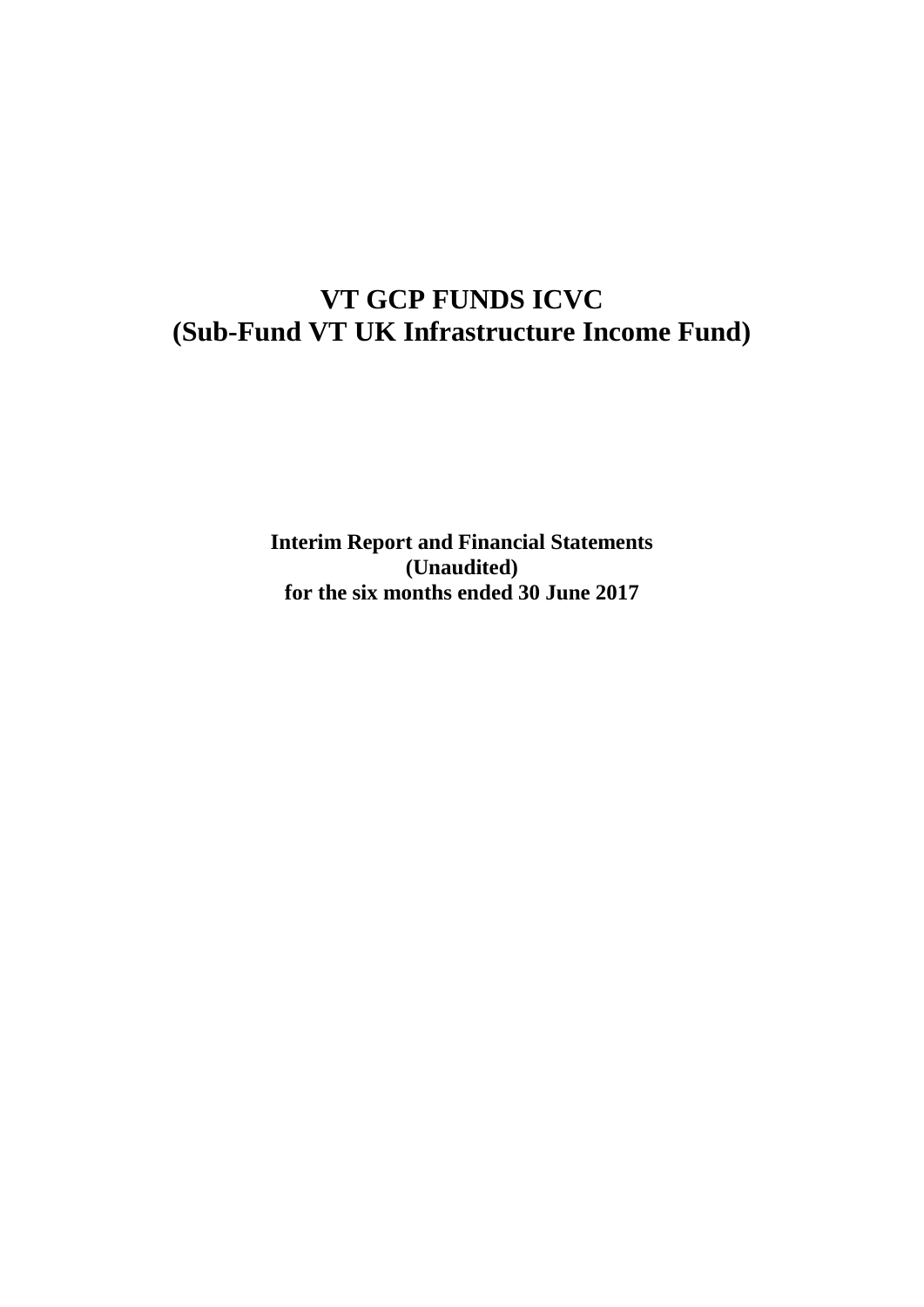# **Contents Page**

| Company Overview                                                          |    |
|---------------------------------------------------------------------------|----|
| Investment Manager's Review                                               | 3  |
| Performance Record                                                        | 4  |
| Portfolio Statement                                                       | 8  |
| Summary of Material Portfolio Changes                                     | 9  |
| Statement of the Authorised Corporate Director's (ACD's) Responsibilities | 10 |
| <b>Statement of Total Return</b>                                          | 11 |
| Statement of Changes in Net Assets Attributable to Shareholders           | 11 |
| <b>Balance Sheet</b>                                                      | 12 |
| <b>Distribution Tables</b>                                                | 13 |
| Information for Investors                                                 | 15 |
| Corporate Directory                                                       | 16 |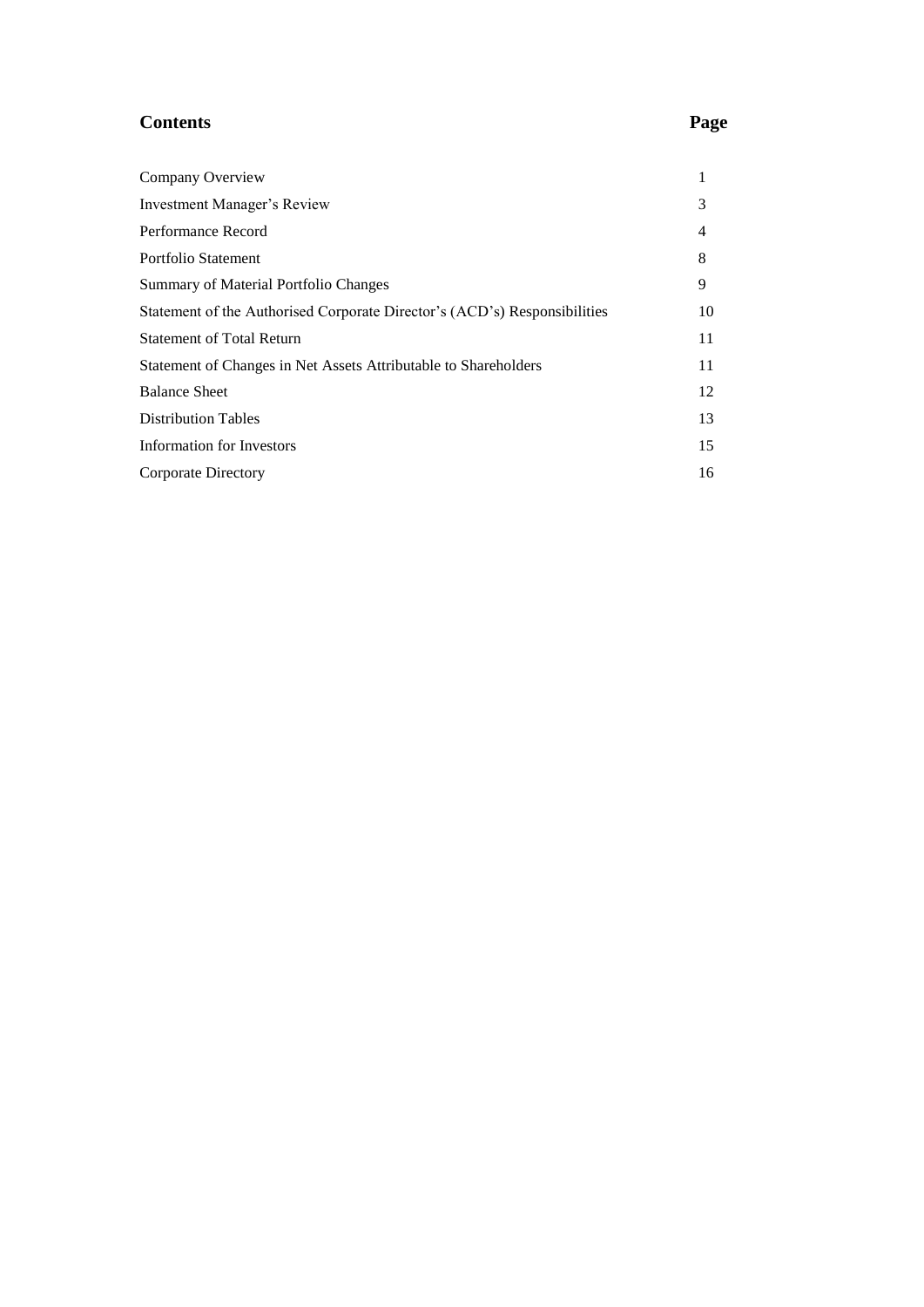| <b>Size of Company</b> | £209,700,608 |
|------------------------|--------------|
|                        |              |

**Launch date** 25 January 2016

#### **Company objective and policy**

The investment objective of the VT UK Infrastructure Income Fund is to generate income and preserve capital with potential for capital growth.

The Sub-Fund will aim to meet its objectives by investing primarily in equities (which are mainly listed in the United Kingdom and whose primary activity is in the wider infrastructure sector of the United Kingdom). In addition to investing in equities, the Sub-Fund may also invest in other transferable securities, bonds, collective investment schemes, money market instruments, deposits, cash and near cash.

The Fund will have a specific focus on investments denominated in Sterling, which are themselves invested in Sterling assets and which have most or all of their activities within the UK. Other than as noted in the policy there is no emphasis on any geographical area or industry or economic sector.

It is not envisaged that Derivatives will be used.

### **Type of Company**

VT GCP Funds ICVC (the Company) is an open-ended investment company with variable capital incorporated in England and Wales under regulation 12 (Authorisation) of the Open Ended Investment Companies (OEIC) Regulations 2001 further to a Financial Conduct Authority ("FCA") authorisation order dated 21 December 2015. The Company is incorporated under registration number IC001055. It is a UCITS scheme complying with the investment and borrowing powers rules in the Collective Investment Schemes sourcebook ("COLL") issued by the FCA.

Shareholders are not liable for the debts of the Fund.

A shareholder is not liable to make any further payment to the company after they have paid the price on the purchase of the shares.

| <b>Authorised Corporate Director (ACD)</b> | Valu-Trac Investment Management Limited                         |
|--------------------------------------------|-----------------------------------------------------------------|
| <b>Ex-distribution dates</b>               | 31 March, 30 June, 30 September, 31 December                    |
| <b>Distribution dates</b>                  | 30 April, 31 July, 31 October, 31 January                       |
| <b>Individual Savings Account (ISA)</b>    | The Company is a qualifying investment for inclusion in an ISA. |
| <b>Minimum</b> investment                  |                                                                 |
| Lump sum subscription:                     | Class $C = £1,000$<br>Class I = £5,000,000                      |
| Top-up:                                    | Class $C = £500$<br>Class I = £10,000                           |
| Holding:                                   | Class $C = £1,000$<br>Class I = £5,000,000                      |
| Redemption:                                | N/A (provided minimum holding is maintained)                    |
| Switching                                  | N/A (provided minimum holding is maintained)                    |
| <b>Initial Charges</b>                     | 4 %                                                             |

The ACD may at its discretion waive the minimum levels (and initial charge) at its discretion.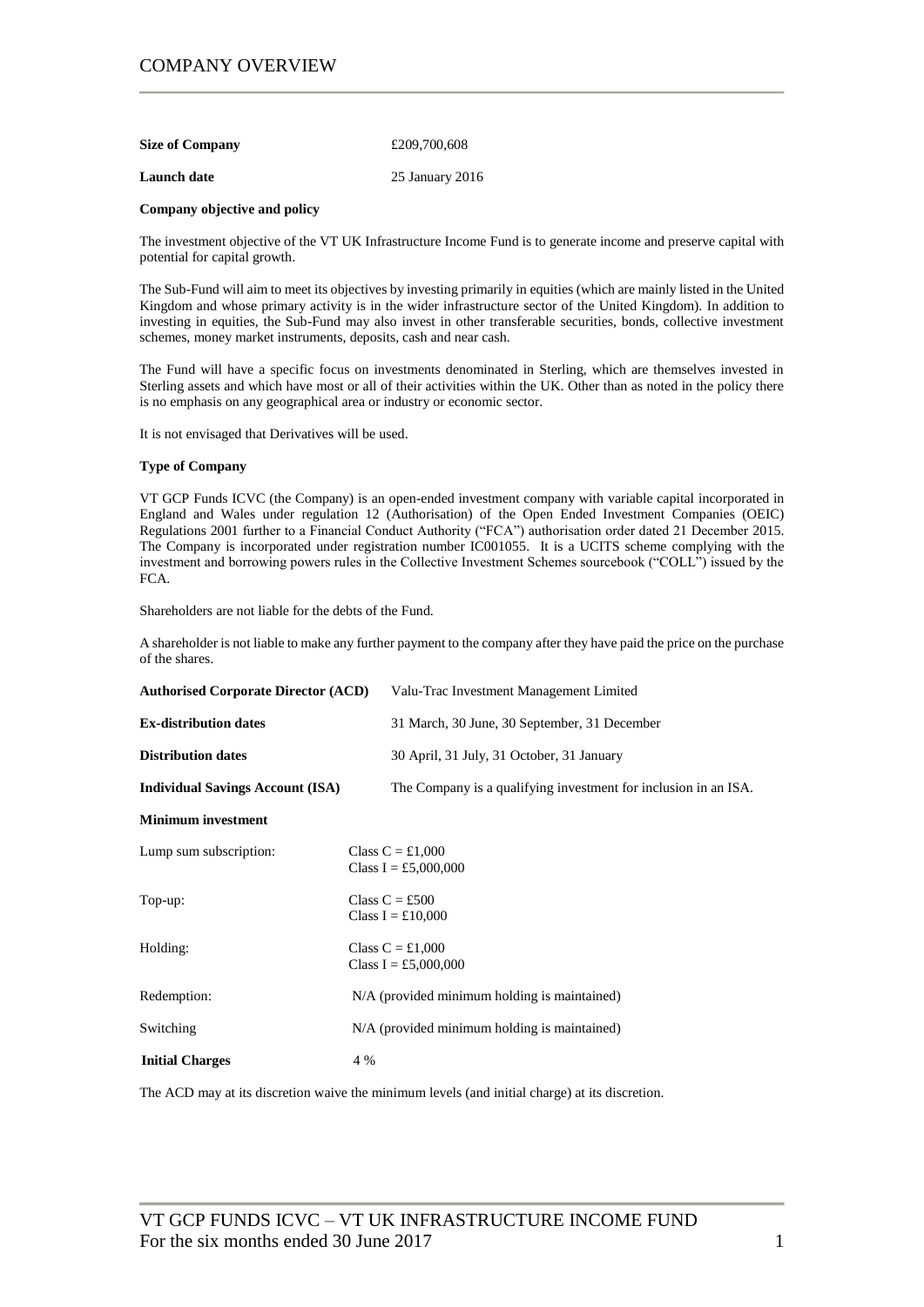### **ACD charges**

The annual management charge is as follows:

In respect of the Class C Shares, it is equal to 0.75% per annum of the Net Asset Value of the Class C Shares.

In respect of the Class I Shares it is equal to 0.65% per annum of the Net Asset Value of the Class I Shares.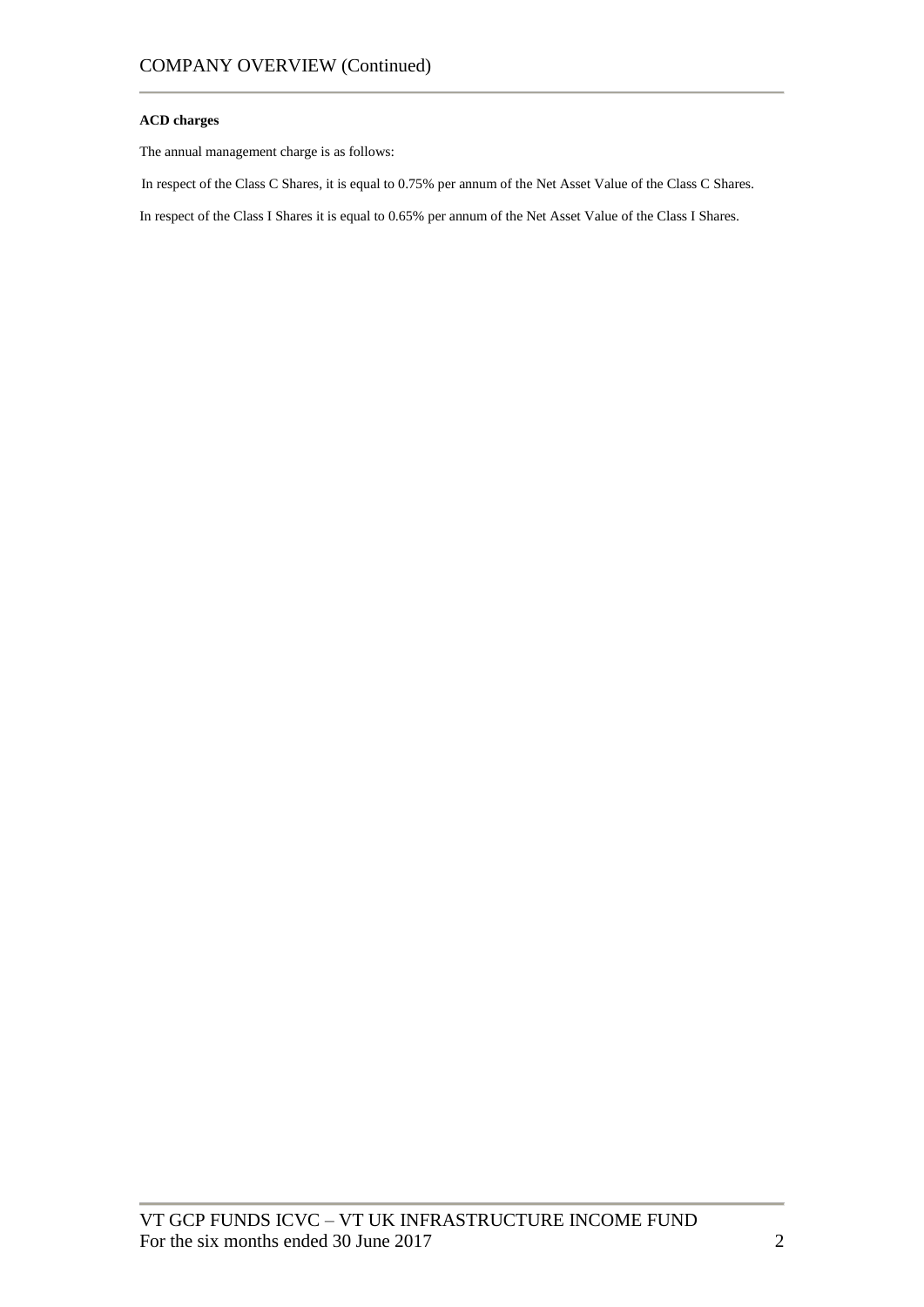### INVESTMENT ADVISER'S REVIEW

This report is a review of the performance of the VT UK Infrastructure Income Fund (the "Fund") during the sixmonth period ending 30th June 2017.

The performance objectives of the Fund are:

- a. to deliver a 5% income, via quarterly dividend payments;
- b. to preserve investors' capital throughout market cycles; and
- c. to offer the potential for capital growth and protection from inflation

The Fund seeks to achieve these objectives by investing in a portfolio of securities providing exposure to the UK listed infrastructure sector. The Fund invests in a range of security types, namely Closed End Investment Companies (exposed to both infrastructure and renewable energy assets), REITs, Bonds and Public Equities. In the latter case, the companies owned by the Fund are typically utilities or enterprises that provide similarly highly regulated services.

The Fund aims to achieve its objectives by investing in a diversified portfolio of holdings with a minimum of 22 underlying positions. At the end of June 2017 the Fund comprised of 29 holdings and this number ranged between 27 and 29 during the review period. Many of these holdings represent companies, which in turn are exposed to a diverse spread of infrastructure assets. This provides even greater portfolio diversification at a disaggregated level.

The Fund will typically seek to maintain a stable and consistent approach to portfolio construction. The Adviser believes that a properly constructed portfolio will perform throughout market cycles and that excessive levels of portfolio turnover will detract from performance. During the period under review portfolio turnover remained low at 3.69%.

The Fund's performance during the period was satisfactory and consistent with the Fund's objectives.

The C Accumulation Class shares were priced at 117.00p on 30th June 2017, which represents a positive return of 4.92% over the period. Dividends, announced in March and June, totalled 2.9376p per share for the Institutional Class and 2.8194p per share for the Clean Class.

It should be noted that dividends and coupons received from the Fund's underlying holdings do not occur in a uniform manner. Rather, payments are received in varying amounts and at varying frequencies throughout the course of the year. We anticipate higher total dividend and coupon receipts during the second half of 2017 and this underpins our confidence that the Fund will achieve its stated objective of delivering a 5% income yield for unit holders.

The asset values of portfolio companies typically appreciated during the period, assisted in many cases by further reductions to the discount rate applied to future cash flows. This dynamic of steady incremental valuation uplifts is reflected in the relative price stability of the investment vehicles owned by the Fund. In turn, this supports the Fund in delivering on its objective to preserve and grow investors' capital.

The government's commitment to increasing infrastructure spend as part of a £500bn National Infrastructure and Construction Pipeline highlights the importance of the asset class to the UK economy and underpins a continued supply of investment opportunities within social and economic infrastructure. Meanwhile, returns being generated by existing assets remain attractive and the Adviser continues to perceive the market environment as being supportive of its objectives and strategy.

GCP Advisory Limited Investment Adviser to the Fund.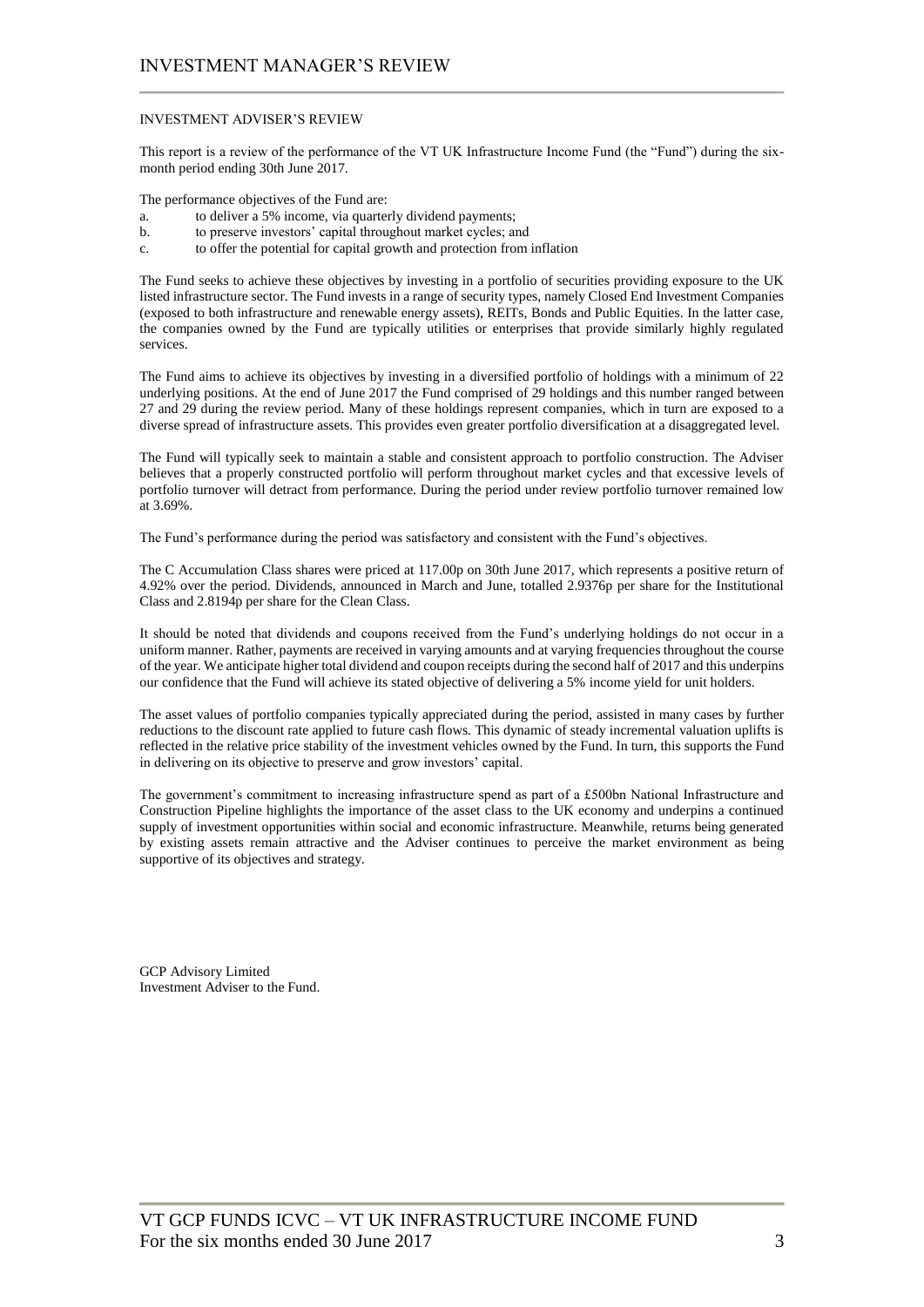### **Financial Highlights Class C Net Income GBP Period to 30 June 2017 Period from 25 January 2016 to 31 December 2016** Changes in net assets per unit GBp GBp Opening net asset value per unit 106.9661 100.0000 Return before operating charges 6.1558 12.5307 Operating charges (note 1) (0.9235) (0.9706) Return after operating charges\* 5.2323 11.5601 Distributions on income units (2.6894) (4.5940) Closing net asset value per unit 109.5090 106.9661 \*after direct transaction costs of: 0.1191 0.2277 Performance Return after charges 4.89% 11.56% Other information Closing net asset value  $£37,914,030$   $£14,764,967$ Closing number of units 34,621,849 13,803,403 Operating charges (note 2) 0.87% 0.93% Direct transaction costs 0.11% 0.22% Prices Highest unit price 113.00 109.52 Lowest unit price 106.80 98.21 **Class C Net Accumulation GBP Period to 30 June 2017 Period from 25 January 2016 to 31 December 2016** Changes in net assets per unit GBp GBp Opening net asset value per unit 111.5216 100.0000 Return before operating charges 6.4287 12.5052 Operating charges (note 1) (0.9470) (0.9836) Return after operating charges\* 5.4817 11.5216 Closing net asset value per unit 117.0033 111.5216 Retained distributions on accumulated units 2.8194 4.8066 \*after direct transaction costs of: 0.1257 0.2327 Performance Return after charges 4.92% 11.52% Other information Closing net asset value  $£76,450,770$  £35,139,221 Closing number of units 65,340,684 31,508,886 Operating charges (note 2) 0.87% 0.93% Direct transaction costs 0.11% 0.22% Prices Highest unit price 118.85 111.62

Lowest unit price 111.34 98.02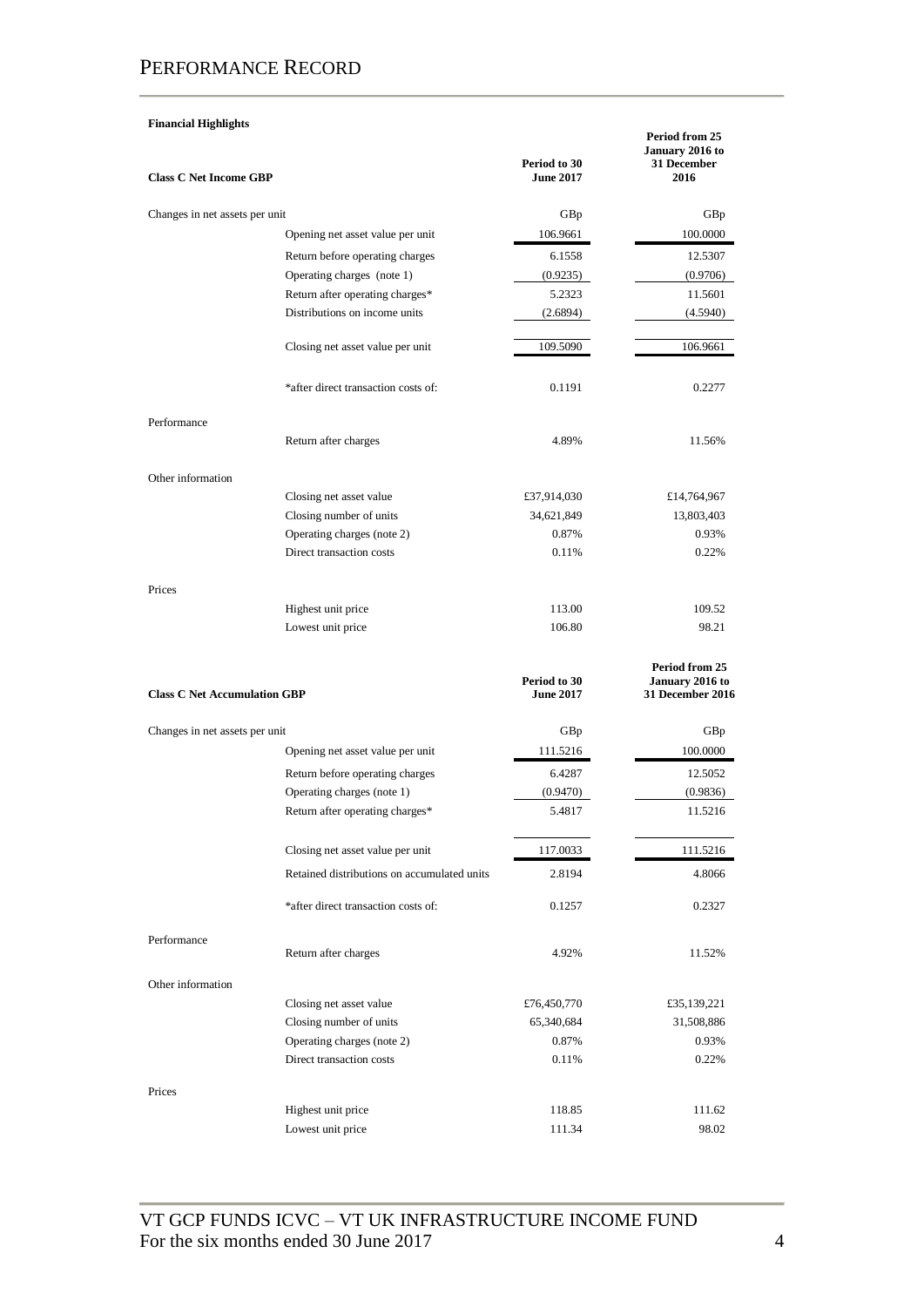| <b>Financial Highlights (Continued)</b> |                                                | Period from 21<br>June 2017 to 30                  |
|-----------------------------------------|------------------------------------------------|----------------------------------------------------|
| <b>Class C Net Income EUR</b>           |                                                | June 2017^                                         |
| Changes in net assets per unit          |                                                | EURc                                               |
|                                         | Opening net asset value per unit               | 100.0000                                           |
|                                         | Return before operating charges                | (0.5564)                                           |
|                                         | Operating charges (note 1)                     | (0.8699)                                           |
|                                         | Return after operating charges*                | (1.4263)                                           |
|                                         | Distributions on income units                  | (0.0445)                                           |
|                                         | Closing net asset value per unit               | 98.5292                                            |
|                                         | *after direct transaction costs of:            | 0.1092                                             |
| Performance                             |                                                |                                                    |
|                                         | Return after charges                           | (1.43%)                                            |
| Other information                       |                                                |                                                    |
|                                         | Closing net asset value                        | 27,322                                             |
|                                         | Closing number of units                        | 27,730                                             |
|                                         | Operating charges (note 2)                     | 0.87%                                              |
| Prices                                  | Direct transaction costs                       | 0.11%                                              |
|                                         | Highest unit price                             | 100.00                                             |
|                                         | Lowest unit price                              | 98.53                                              |
|                                         | <sup>^</sup> Share Class launched 21 June 2017 |                                                    |
|                                         |                                                |                                                    |
| <b>Class C Net Accumulation EUR</b>     |                                                | Period from 06<br>January 2017 to<br>30 June 2017^ |
| Changes in net assets per unit          |                                                | EURc                                               |
|                                         | Opening net asset value per unit               | 100.0000                                           |
|                                         | Return before operating charges                | (0.2019)                                           |
|                                         | Operating charges (note 1)                     | (0.8698)                                           |
|                                         | Return after operating charges*                | (1.0717)                                           |
|                                         | Closing net asset value per unit               | 98.9283                                            |
|                                         | Retained distributions on accumulated units    | 0.8518                                             |
|                                         | *after direct transaction costs of:            | 0.1094                                             |
| Performance                             | Return after charges                           | (1.07%)                                            |
| Other information                       |                                                |                                                    |
|                                         | Closing net asset value                        | 69,109                                             |
|                                         | Closing number of units                        | 69,857                                             |
|                                         | Operating charges (note 2)                     | 0.87%                                              |
|                                         | Direct transaction costs                       | 0.11%                                              |
| Prices                                  |                                                |                                                    |
|                                         | Highest unit price                             | 100.56                                             |
|                                         | Lowest unit price                              | 98.93                                              |
|                                         |                                                |                                                    |

^Share Class launched 06 January 2017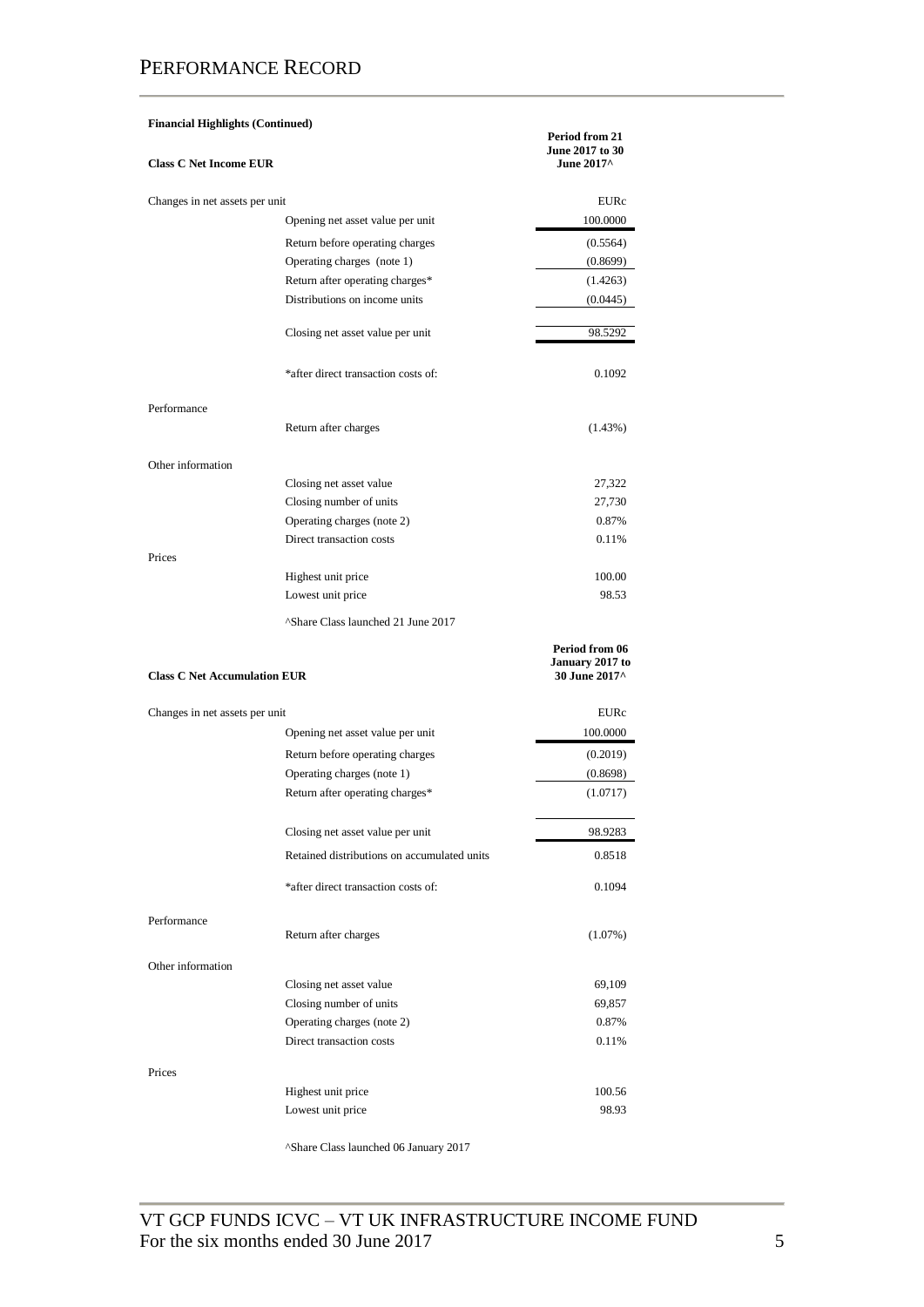### **Financial Highlights (Continued) Class I Net Income GBP Period to 30 June 2017 Period from 25 January 2016 to 31 December 2016** Changes in net assets per unit GBp GBp Opening net asset value per unit 106.6558 100.0000 Return before operating charges 6.1421 12.4020 Operating charges (note 1) (0.8152) (0.8640) Return after operating charges\* 5.3269 11.5380 Distributions on income units (2.7900) (4.8822) Closing net asset value per unit 109.1927 106.6558 \*after direct transaction costs of: 0.1187 0.2273 Performance Return after charges 4.99% 11.54% Other information Closing net asset value  $£49,848,296$   $£32,096,687$ Closing number of units 45,651,660 30,093,907 Operating charges (note 2) 0.77% 0.83% Direct transaction costs 0.11% 0.22% Prices Highest unit price 112.70 108.72 Lowest unit price 106.51 98.02 **Period from 25**

| <b>Class I Net Income USD</b>  |                                     | Period to 30<br><b>June 2017</b> | January 2016 to<br>31 December<br>2016 |
|--------------------------------|-------------------------------------|----------------------------------|----------------------------------------|
| Changes in net assets per unit |                                     | <b>USDc</b>                      | <b>USDc</b>                            |
|                                | Opening net asset value per unit    | 108.1357                         | 100.0000                               |
|                                | Return before operating charges     | 6.0436                           | 12.7049                                |
|                                | Operating charges (note 1)          | (0.8248)                         | (0.8722)                               |
|                                | Return after operating charges*     | 5.2188                           | 11.8327                                |
|                                | Distributions on income units       | (2.2264)                         | (3.6970)                               |
|                                | Closing net asset value per unit    | 111.1281                         | 108.1357                               |
|                                | *after direct transaction costs of: | 0.1206                           | 0.2289                                 |
| Performance                    | Return after charges                | 4.83%                            | 11.83%                                 |
| Other information              |                                     |                                  |                                        |
|                                | Closing net asset value             | \$333,384                        | \$324,407                              |
|                                | Closing number of units             | 300,000                          | 300,000                                |
|                                | Operating charges (note 2)          | 0.77%                            | 0.83%                                  |
|                                | Direct transaction costs            | 0.11%                            | 0.22%                                  |
| Prices                         |                                     |                                  |                                        |
|                                | Highest unit price                  | 114.65                           | 109.94                                 |
|                                | Lowest unit price                   | 108.10                           | 98.62                                  |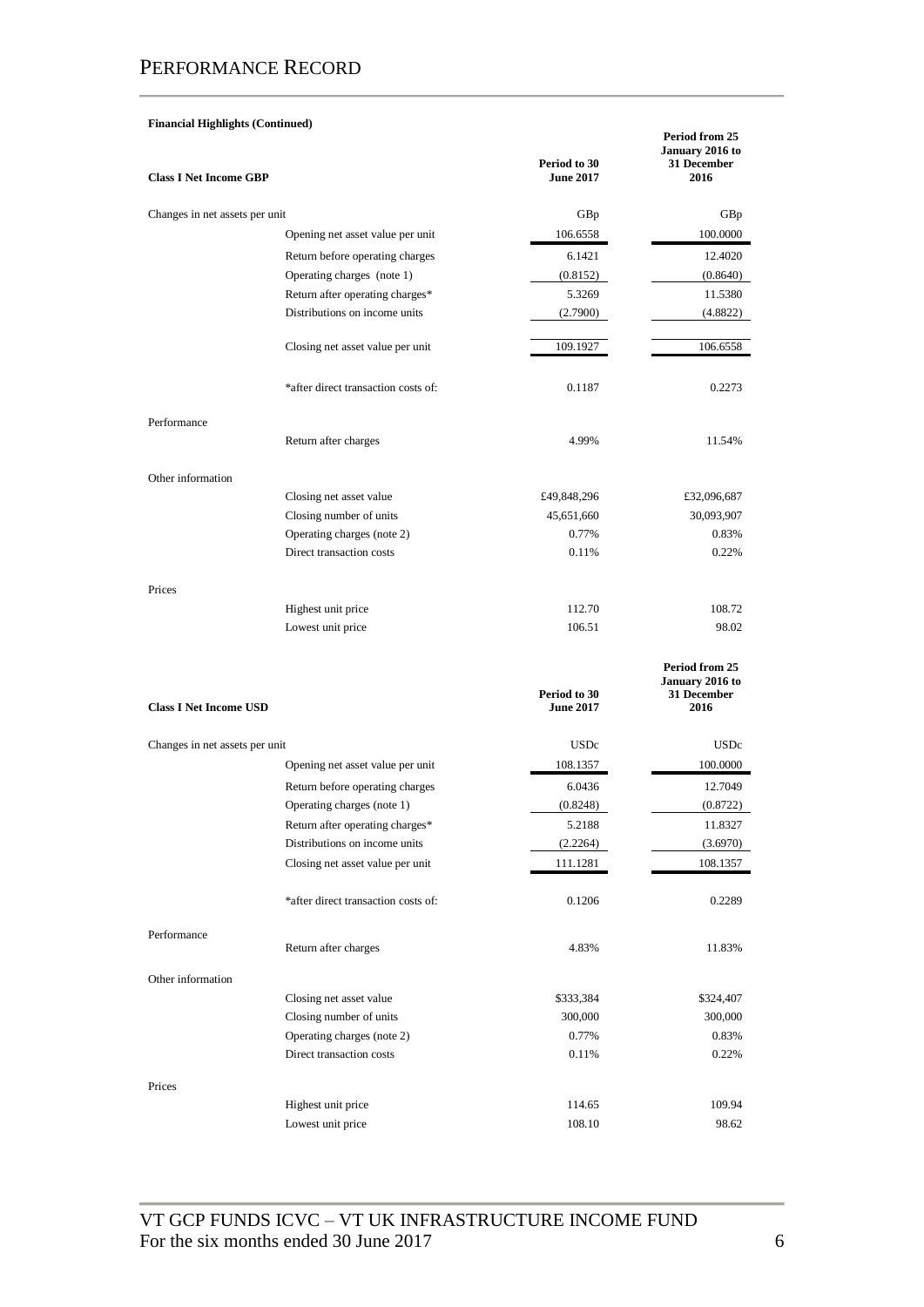| <b>Financial Highlights (Continued)</b> |                                             |                                  |                                                          |
|-----------------------------------------|---------------------------------------------|----------------------------------|----------------------------------------------------------|
| <b>Class I Net Accumulation GBP</b>     |                                             | Period to 30<br><b>June 2017</b> | Period from 25<br>January 2016 to<br>31 December<br>2016 |
| Changes in net assets per unit          |                                             | GBp                              | GBp                                                      |
|                                         | Opening net asset value per unit            | 111.6067                         | 100.0000                                                 |
|                                         | Return before operating charges             | 6.4417                           | 12.4846                                                  |
|                                         | Operating charges (note 1)                  | (0.8385)                         | (0.8779)                                                 |
|                                         | Return after operating charges*             | 5.6032                           | 11.6067                                                  |
|                                         | Closing net asset value per unit            | 117.2099                         | 111.6067                                                 |
|                                         | Retained distributions on accumulated units | 2.9376                           | 4.7885                                                   |
|                                         | *after direct transaction costs of:         | 0.1258                           | 0.2328                                                   |
| Performance                             | Return after charges                        | 5.18%                            | 11.61%                                                   |
| Other information                       |                                             |                                  |                                                          |
|                                         | Closing net asset value                     | £45,730,826                      | £25,438,934                                              |
|                                         | Closing number of units                     | 39,016,169                       | 22,793378                                                |
|                                         | Operating charges (note 2)                  | 0.77%                            | 0.83%                                                    |
|                                         | Direct transaction costs                    | 0.11%                            | 0.22%                                                    |
| Prices                                  |                                             |                                  |                                                          |
|                                         | Highest unit price                          | 119.03                           | 111.66                                                   |
|                                         | Lowest unit price                           | 111.45                           | 97.92                                                    |

1. The operating charges per unit figure is calculated by applying the operating charges percentage to the average net asset valuation per share throughout the period.

2. The operating charges percentage is based on the expenses incurred during the period annualised, as a proportion of the average net asset value of the fund.

### **Risk Profile**

Based on past data, the Fund is ranked a '4' on the synthetic risk and reward indicator scale (of 1 to 7) as described fully in the Key Investor Information Document. The Fund is ranked 4 because simulated monthly historical performance data indicates that it has experienced average rises and falls in market prices historically.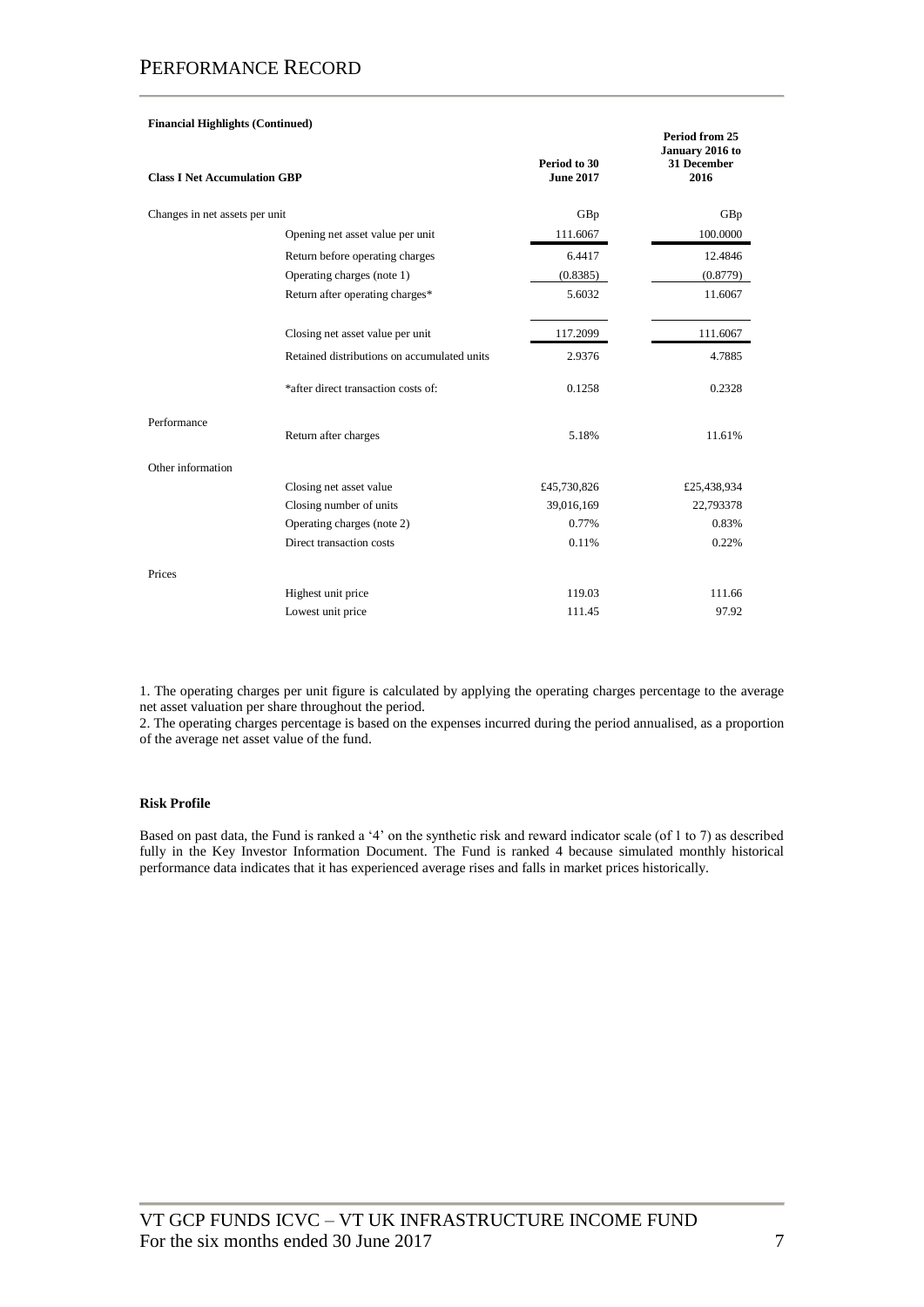# PORTFOLIO STATEMENT

| As at 30 June 2017 (Unaudited) |  |
|--------------------------------|--|
|--------------------------------|--|

| Holding    |                                                                                 | Value £     | % of net assets |
|------------|---------------------------------------------------------------------------------|-------------|-----------------|
|            | <b>EQUITIES (2016: 92.90%)</b>                                                  |             |                 |
| 15,808,705 | Bluefield Solar Income Fund                                                     | 18,259,054  | 8.71%           |
| 2,941,213  | Carillion Plc                                                                   | 5,485,362   | 2.61%           |
| 1,372,340  | Centrica Plc                                                                    | 2,786,536   | 1.33%           |
| 8,773,227  | Foresight Solar Fund                                                            | 9,847,947   | 4.70%           |
| 5,294,223  | GCP Asset Backed Income Fund Limited                                            | 5,717,761   | 2.73%           |
| 2,014,445  | GCP Asset Backed Income Fund Limited (C Shares)                                 | 2,095,023   | 1.00%           |
| 14,179,436 | <b>GCP</b> Infrastructure Investments                                           | 17,908,628  | 8.54%           |
| 2,806,875  | GCP Student Living Plc                                                          | 4,062,951   | 1.94%           |
| 6,689,166  | Greencoat UK WIND Plc                                                           | 8,174,161   | 3.90%           |
| 3,158,844  | <b>HICL Infrastructure Fund Limited</b>                                         | 5,090,477   | 2.43%           |
| 6,692,452  | <b>Impact Healthcare REIT Plc</b>                                               | 6,960,150   | 3.32%           |
| 8,533,837  | John Laing Environmental Assets Group Limited                                   | 9,227,211   | 4.40%           |
| 5,108,326  | John Laing Infrastructure Fund                                                  | 6,863,036   | 3.27%           |
| 18,460,798 | Medicx Fund Ltd                                                                 | 16,360,882  | 7.80%           |
| 854,749    | National Grid Plc                                                               | 8,212,856   | 3.92%           |
| 8,606,676  | NextEnergy Solar Fund Limited                                                   | 9,854,644   | 4.70%           |
| 1,849,574  | Primary Health Properties Plc                                                   | 2,124,698   | 1.01%           |
| 14,952,804 | Renewables Infrastructure Group Limited                                         | 16,507,896  | 7.87%           |
| 955,854    | Royal Mail Plc                                                                  | 3,996,426   | 1.90%           |
| 8,545,527  | Sequoia Economic Infrastructure Income Fund Ltd                                 | 9,517,581   | 4.54%           |
| 1,546,521  | Stagecoach Group Plc                                                            | 2,881,942   | 1.37%           |
| 4,285,477  | SQN Asset Finance Income Fund Limited                                           | 4,483,680   | 2.14%           |
| 940,941    | SQN Asset Finance Income Fund Ltd C Share - B                                   | 946,822     | 0.45%           |
| 509,991    | SSE Plc                                                                         | 7,489,218   | 3.57%           |
| 3,042,713  | Stobart Group Plc                                                               | 9,045,986   | 4.31%           |
| 6,875,377  | Target Healthcare REIT Limited                                                  | 8,069,974   | 3.85%           |
|            | <b>TOTAL EQUTIIES</b>                                                           | 201,970,902 | 96.31           |
|            | <b>CORPORATE BONDS (2016: 2.41%)</b>                                            |             |                 |
| 919,000    | Heathrow Airport 5.75% 2025                                                     | 1,042,183   | 0.50%           |
| 500,000    | Peterbrough Progress Health Plc 5.581% 02/10/2042                               | 514,645     | 0.25%           |
| 1,028,000  | Thames Water 5.875% 2022                                                        | 1,142,524   | 0.54%           |
|            |                                                                                 | 2,699,352   | 1.29%           |
|            | Currency Hedge (2016: (0.00%))                                                  | 188         | 0.00%           |
|            | Portfolio of Investments (2016: 95.31%)                                         | 204,670,442 | 97.60%          |
|            | Net other assets (2016: 5.05%)                                                  | 5,615,119   | 2.68%           |
|            | <b>Adjustment to revalue assets from Mid to Bid prices</b><br>$(2016: (0.36\%)$ | (584, 953)  | $(0.28\%)$      |
|            |                                                                                 | 209,700,608 | 100.00%         |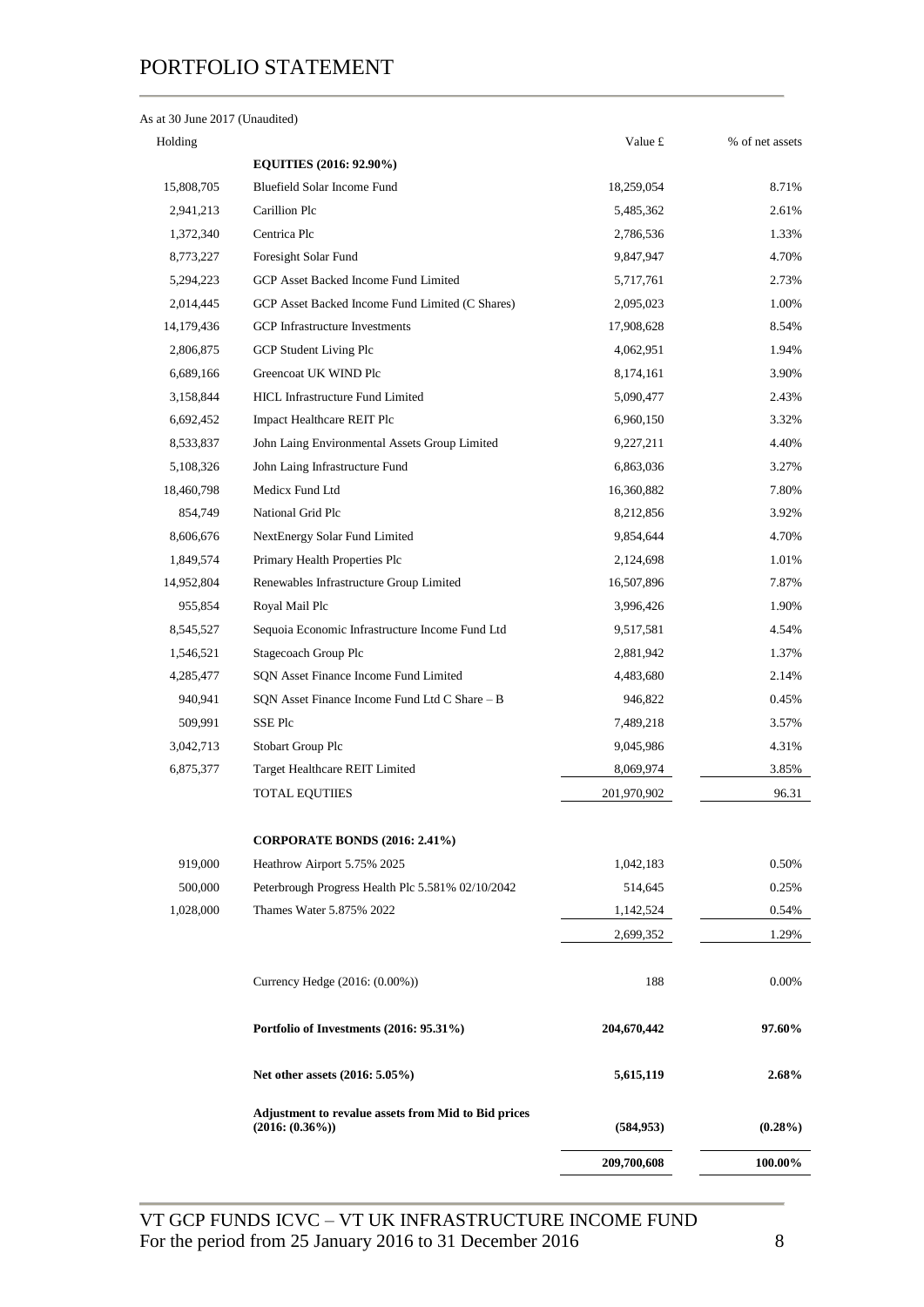|                                                       | £           |
|-------------------------------------------------------|-------------|
| Total sales for six months ended 30 June 2017         | 6,591,882   |
| Peterbrough Progress Health Plc 5.581% 02/10/2042     | 4,915       |
| <b>SSEPIc</b>                                         | 3,488,604   |
| SQN Asset Finance Income Fund Limited                 | 1,528,604   |
| SON Asset Finance Income Fund Ltd C Share - B         | 1,569,759   |
| Total purchases for the six months ended 30 June 2017 | 105,932,296 |
| Bluefield Solar Income Fund                           | 8,265,413   |
| Carillion Plc                                         | 3,001,866   |
| Centrica Plc                                          | 1,638,093   |
| Foresight Solar Fund                                  | 4,546,330   |
| GCP Asset Backed Income Fund Limited                  | 1,558,739   |
| GCP Asset Backed Income Fund Ltd (C Shares)           | 1,723,997   |
| <b>GCP</b> Infrastructure Investments                 | 7,870,766   |
| <b>GCP Student Living Plc</b>                         | 1,177,707   |
| Greencoat UK WIND Plc                                 | 1,735,263   |
| <b>HICL Infrastructure Fund Limited</b>               | 1,175,960   |
| <b>Impact Healthcare REIT Plc</b>                     | 6,725,550   |
| John Laing Environmental Assets Group Limited         | 4,947,706   |
| John Laing Infrastructure Fund                        | 2,662,357   |
| Medicx Fund Ltd                                       | 11,570,880  |
| National Grid Plc                                     | 8,136,380   |
| <b>NextEnergy Solar Fund Limited</b>                  | 4,812,941   |
| Primary Health Properties Plc                         | 176,971     |
| Renewables Infrastructure Group Limited               | 7,873,654   |
| Royal Mail Plc                                        | 2,948,427   |
| Sequois Economic Infrastructure Income Fund Ltd       | 6,818,395   |
| <b>SON Asset Finance Income Fund Limited</b>          | 3,103,871   |
| <b>SSEPIC</b>                                         | 7,115,559   |
| Stagecoach Group Plc                                  | 2,199,943   |
| <b>Stobart Group Plc</b>                              | 1,137,321   |
| Target Healthcare REIT Limited                        | 3,008,207   |

The above purchases and sales represent all of the purchases and sales during the period.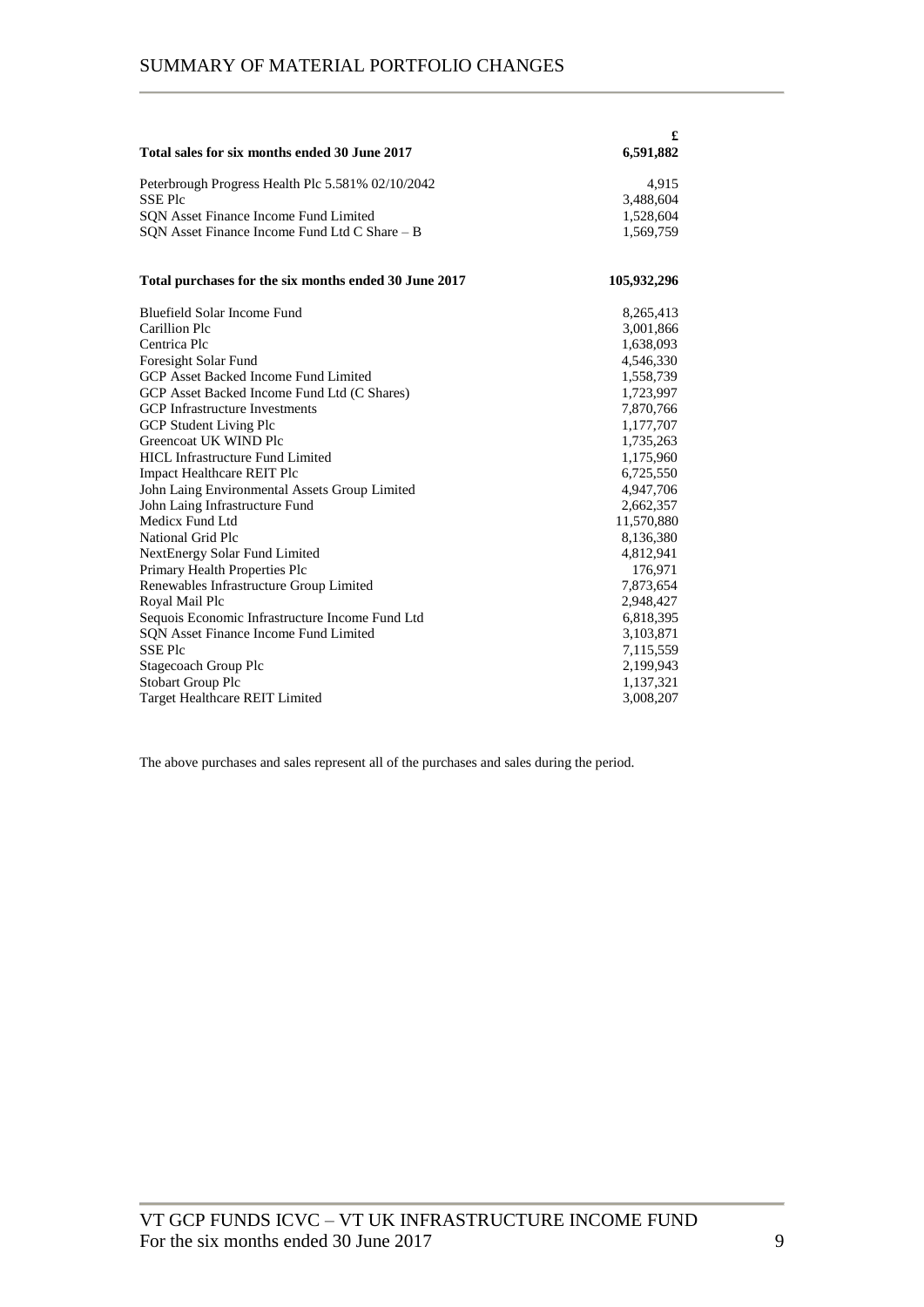# STATEMENT OF THE AUTHORISED CORPORATE DIRECTOR'S (ACD's) RESPONSIBILITIES

The rules of the Financial Conduct Authority's Collective Investment Schemes Sourcebook require the Authorised Corporate Director to prepare financial statements for each accounting period which give a true and fair view of the financial position of the Company at the end of the financial period and its net revenues and net capital gains for the period. In preparing these financial statements the Authorised Corporate Director is required to:

- comply with the Prospectus, the Statement of Recommended Practice for Authorised Funds issued by the Investment Association in May 2014, the Instrument of Incorporation, generally accepted accounting principles and applicable accounting standards, subject to any material departures which are required to be disclosed and explained in the financial statements.
- select suitable accounting policies and then apply them consistently.
- make judgments and estimates that are reasonable and prudent.
- prepare the financial statements on a going concern basis unless it is inappropriate to presume that the Company will continue in operation for the foreseeable future.

The Authorised Corporate Director is required to keep proper accounting records and to manage the Company in accordance with the COLL regulations, the Instrument of Incorporation, and the Prospectus. The Authorised Corporate Director is responsible for taking reasonable steps for the prevention and detection of fraud and other irregularities.

DIRECTOR'S STATEMENT

In accordance with the requirements of the Financial Conduct Authority's Collective Investment Scheme's Sourcebook, we hereby certify the annual report.

Anno A. Caing

Anne A. Laing CA

Neil J. Smith MA BA CA

Valu-Trac Investment Management Limited Authorised Corporate Director

Date ……………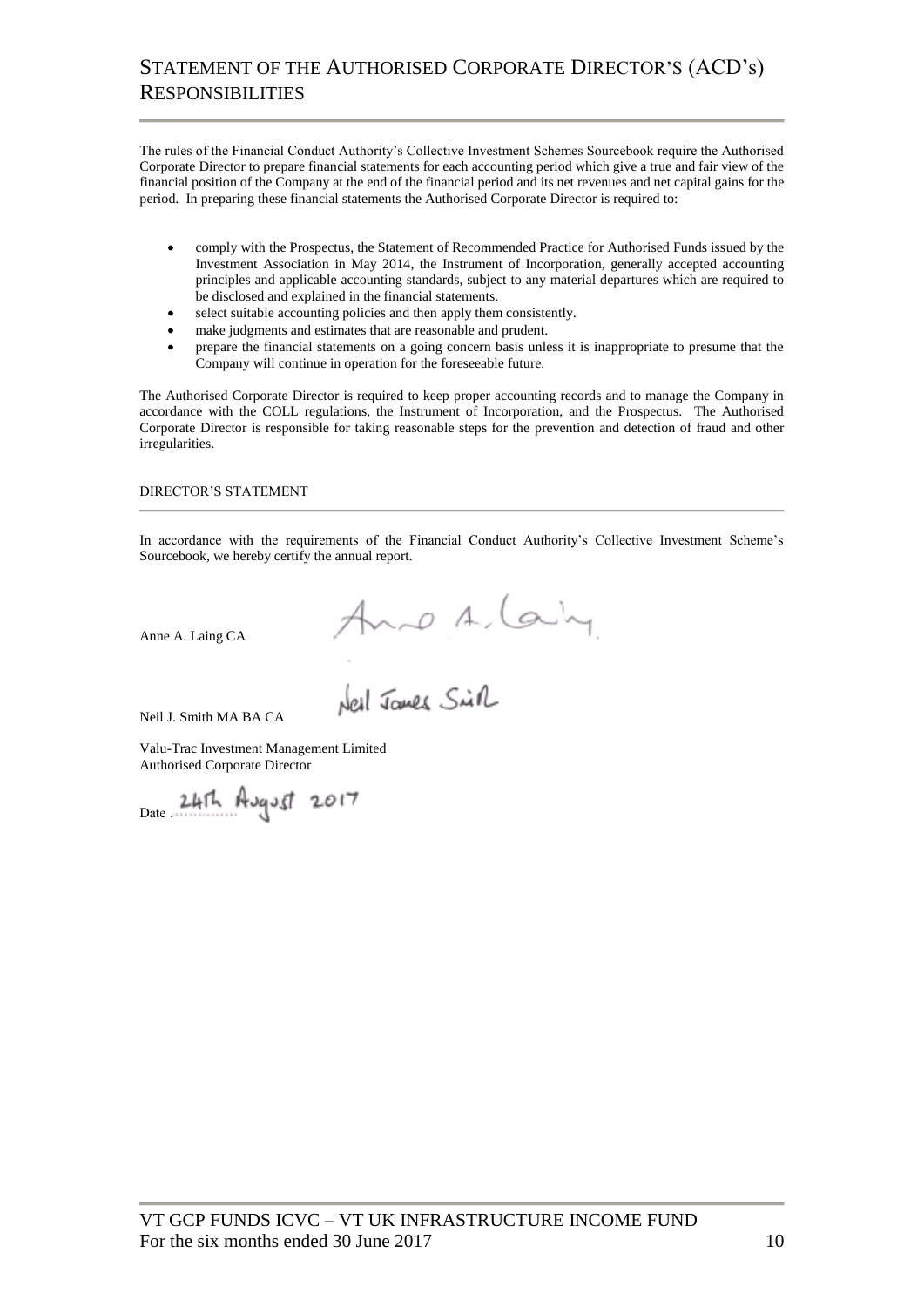| For the six months ended 30 June 2017 (unaudited) |
|---------------------------------------------------|
|---------------------------------------------------|

|                                                                                 | 30.06.17   |             |
|---------------------------------------------------------------------------------|------------|-------------|
|                                                                                 | £          | £           |
| Income                                                                          |            |             |
| Net capital gains                                                               |            | 3,072,860   |
| Revenue                                                                         | 4,808,986  |             |
| Expenses                                                                        | (659, 268) |             |
| Interest payable and similar charges                                            | (138)      |             |
| Net expenses before taxation                                                    | 4,149,580  |             |
| Taxation                                                                        |            |             |
| Net revenue after taxation                                                      |            | 4,149,580   |
| Total return before distributions                                               |            | 7,222,440   |
| Finance costs: distributions                                                    |            | (4,149,580) |
| Change in net assets attributable to<br>shareholders from investment activities |            | 3,072,860   |

### STATEMENT OF CHANGES IN NET ASSETS ATTRIBUTABLE TO SHAREHOLDERS

|  |  |  |  |  |  | For the six months ended 30 June 2017 (unaudited) |
|--|--|--|--|--|--|---------------------------------------------------|
|--|--|--|--|--|--|---------------------------------------------------|

|                                                           | 30.06.17<br>£ |
|-----------------------------------------------------------|---------------|
| Opening net assets attributable to<br>shareholders        | 107,319,371   |
| Amounts receivable on creation of shares                  | 100,317,864   |
| Amounts payable on cancellation of shares                 | (3,368,396)   |
| Retained accumulation distributions                       | 2,332,894     |
| Dilution Levy                                             | 26,015        |
| Change in net assets attributable to<br>shareholders from |               |
| investment activities (see above)                         | 3,072,860     |
| Closing net assets attributable to<br>shareholders        | 209,700,608   |

The Investment Association SORP requires that comparatives are shown for the above report. As comparatives should be for the comparable interim period the net asset value at the end of the period will not agree to the net asset value at the start of the period. The company net asset value as at 31 December 2016 was £107,319,371. The Fund launched on 25 January 2016 meaning that the first annual period is less than twelve months and there are no interim financial statements for the equivalent period.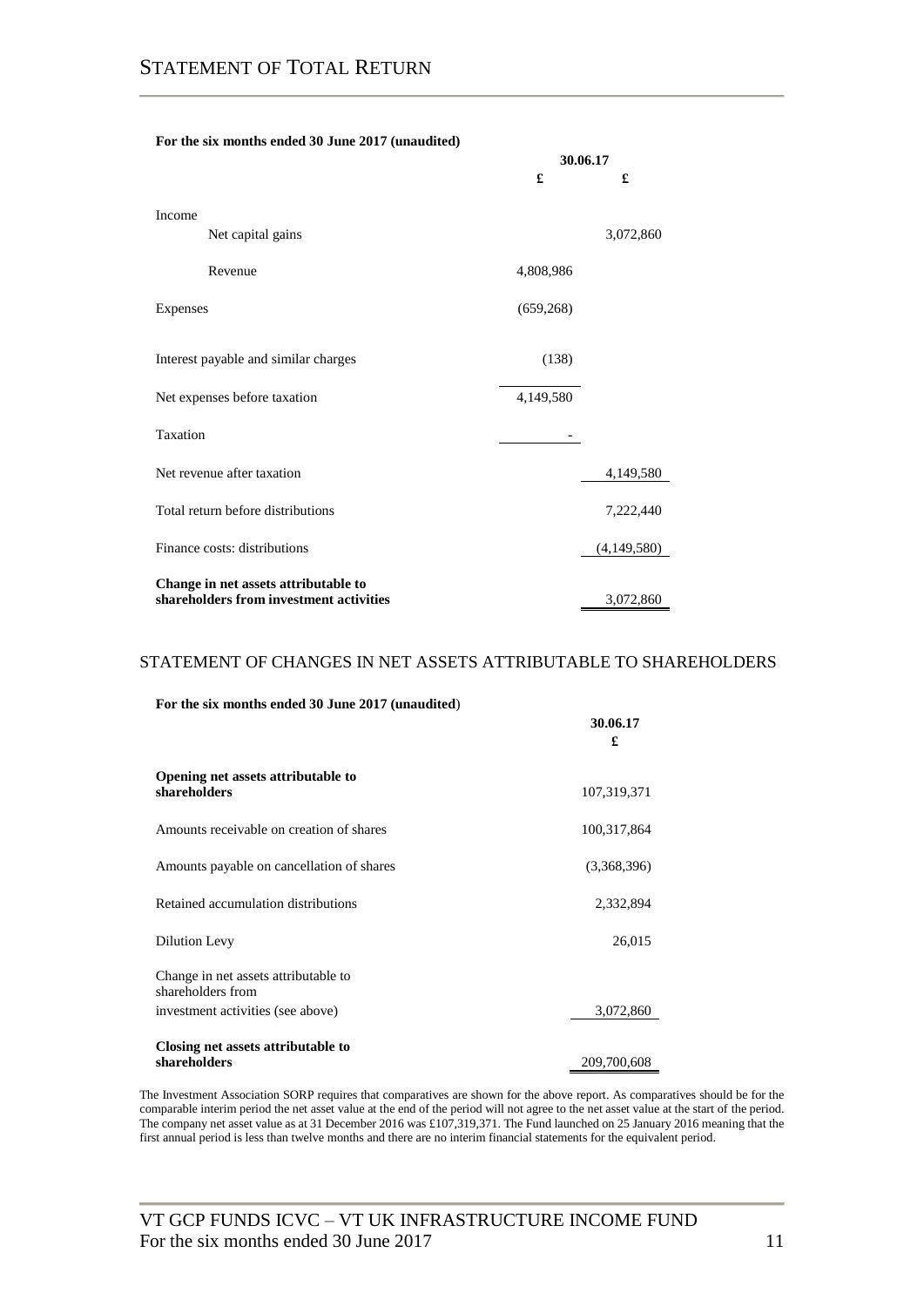### **As at 30 June 2017 (unaudited)**

|                                         | 30.06.17    | 31.12.16    |            |             |
|-----------------------------------------|-------------|-------------|------------|-------------|
|                                         | £           | £           | £          | £           |
| <b>ASSETS</b>                           |             |             |            |             |
| <b>Fixed Assets</b>                     |             |             |            |             |
| Investment assets                       |             | 204,085,489 |            | 101,899,738 |
| <b>Current Assets</b>                   |             |             |            |             |
| Debtors                                 | 2,850,185   |             | 4,949,611  |             |
| Cash and bank balances                  | 4,343,351   |             | 1,427,586  |             |
| <b>Total other assets</b>               |             | 7,193,536   |            | 6,377,197   |
| <b>Total assets</b>                     |             | 211,279,025 |            | 108,276,935 |
| <b>LIABILITIES</b>                      |             |             |            |             |
| <b>Creditors</b>                        |             |             |            |             |
| Distribution payable on income shares   | (1,419,539) |             | (581, 674) |             |
| Creditors                               | (158, 878)  |             | (375, 890) |             |
| <b>Total liabilities</b>                |             | (1,578,417) |            | (957, 564)  |
| Net assets attributable to shareholders |             | 209,700,608 |            | 107,319,371 |

The accounting policies applied are consistent with those of the financial statements for the period ended 31 December 2016 and are as described in those financial statements.

The financial statements have been prepared in accordance with the Statement of Recommended Practice ('SORP') for Authorised Funds issued by the Investment Association in May 2014.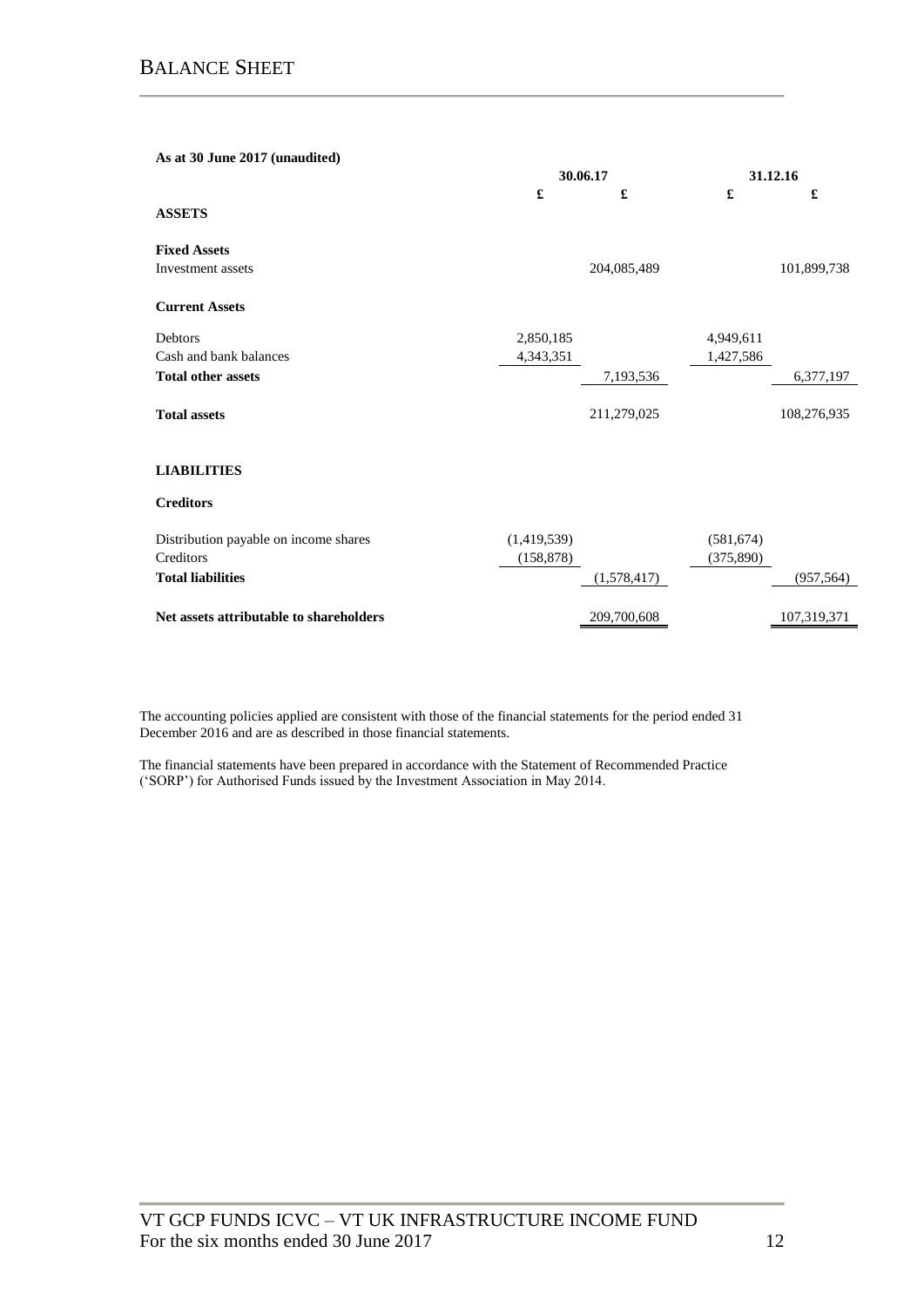### **Interim distributions in pence per share**

Group 1: Shares purchased prior to 01 January 2017 Group 2: Shares purchased 01 January 2017 to 31 March 2017

| Payment<br>date      | Unit<br>type       | Share<br>class                       | Net<br>revenue<br>2017 | Equalisation<br>2017                   | <b>Distribution</b><br>paid / allocated<br>2017 | <b>Distribution</b><br>paid / allocated<br>2016 |
|----------------------|--------------------|--------------------------------------|------------------------|----------------------------------------|-------------------------------------------------|-------------------------------------------------|
| 28.04.17             | group 1            | C Net Income GBP                     | 0.9549                 | $\overline{a}$                         | 0.9549                                          | 0.6611                                          |
| 28.04.17             | group 2            | C Net Income GBP                     | 0.3867                 | 0.5682                                 | 0.9549                                          | 0.6611                                          |
| 28.04.17<br>28.04.17 | group 1<br>group 2 | I Net Income GBP<br>I Net Income GBP | 1.0052<br>0.5019       | $\qquad \qquad \blacksquare$<br>0.5033 | 1.0052<br>1.0052                                | 0.8026<br>0.8026                                |
| 28.04.17             | group 1            | I Net Income USD                     | 0.8196                 | $\overline{\phantom{a}}$               | 0.8196                                          | 0.5724                                          |
| 28.04.17             | group 2            | I Net Income USD                     | 0.8196                 | $\overline{\phantom{a}}$               | 0.8196                                          | 0.5724                                          |
| 28.04.17<br>28.04.17 | group 1<br>group 2 | C Net Acc GBP<br>C Net Acc GBP       | 0.9957<br>0.5033       | 0.4924                                 | 0.9957<br>0.9957                                | 0.7657<br>0.7657                                |
| 28.04.17<br>28.04.17 | group 1<br>group 2 | I Net Acc GBP<br>I Net Acc GBP       | 1.0527<br>0.4194       | 0.6333                                 | 1.0527<br>1.0527                                | 0.06960<br>0.06960                              |

### **Interim distributions in pence per share**

Group 1: Shares purchased prior to 01 April 2017 Group 2: Shares purchased 01 April 2017 to 30 June 2017

| Payment  | Unit    | Share            | Net     | Equalisation             | Distribution     | Distribution             |
|----------|---------|------------------|---------|--------------------------|------------------|--------------------------|
| date     | type    | class            | revenue |                          | paid / allocated | paid/allocated           |
|          |         |                  | 2017    | 2017                     | 2017             | 2016                     |
| 31.07.17 | group 1 | C Net Income GBP | 1.7345  |                          | 1.7345           | 1.0992                   |
| 31.07.17 | group 2 | C Net Income GBP | 1.0220  | 0.7125                   | 1.7345           | 1.0992                   |
|          |         |                  |         |                          |                  |                          |
| 31.07.17 | group 1 | C Net Income EUR | 0.0445  |                          | 0.0445           |                          |
| 31.07.17 | group 2 | C Net Income EUR | 0.0445  |                          | 0.0445           |                          |
| 31.07.17 |         | I Net Income GBP | 1.7848  |                          | 1.7848           | 1.1469                   |
|          | group 1 |                  |         |                          |                  |                          |
| 31.07.17 | group 2 | I Net Income GBP | 0.9777  | 0.8071                   | 1.7848           | 1.1469                   |
|          |         |                  |         |                          |                  | 0.8007                   |
| 31.07.17 | group 1 | I Net Income USD | 1.4068  |                          | 1.4068           |                          |
| 31.07.17 | group 2 | I Net Income USD | 1.4068  |                          | 1.4068           | 0.8007                   |
|          |         |                  |         |                          |                  |                          |
| 31.07.17 | group 1 | C Net Acc GBP    | 1.8237  |                          | 1.8237           | 1.1040                   |
| 31.07.17 | group 2 | C Net Acc GBP    | 0.6476  | 1.1761                   | 1.8237           | 1.1040                   |
|          |         |                  |         |                          |                  |                          |
| 31.07.17 | group 1 | C Net Acc EUR    | 0.8518  | $\overline{\phantom{a}}$ | 0.8518           | $\overline{\phantom{a}}$ |
| 31.07.17 | group 2 | C Net Acc EUR    | 0.8518  |                          | 0.8518           |                          |
|          |         |                  |         |                          |                  | 1.1544                   |
| 31.07.17 | group 1 | I Net Acc GBP    | 1.8849  |                          | 1.8849           |                          |
| 31.07.17 | group 2 | I Net Acc GBP    | 0.8845  | 1.0004                   | 1.8849           | 1.1544                   |
|          |         |                  |         |                          |                  |                          |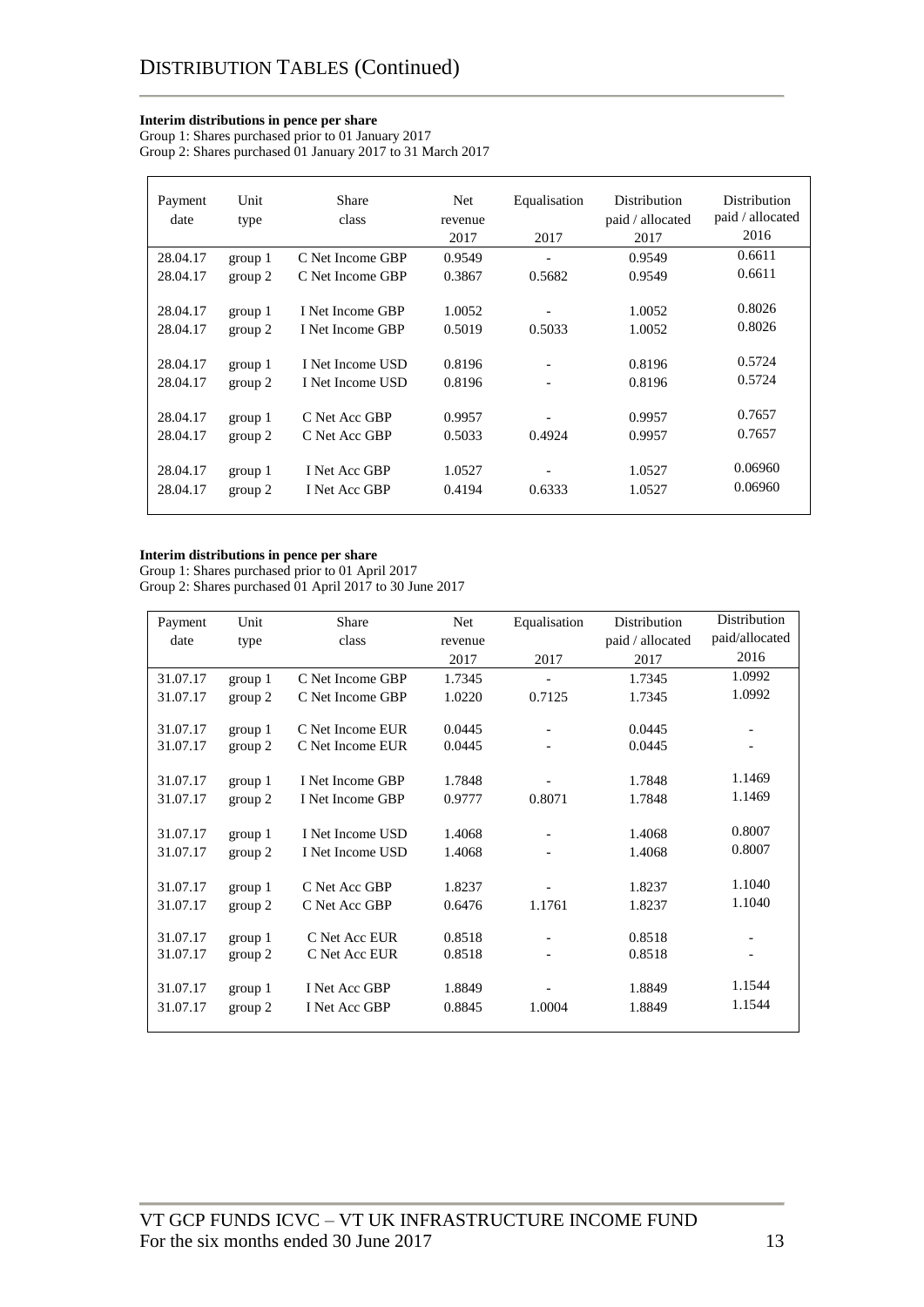### **EQUALISATION**

Equalisation applies only to shares purchased during the distribution period (Group 2 shares). It represents the accrued revenue included in the purchase price of the shares. It is returned with the distribution as a capital repayment. It is not liable to Income Tax but must be deducted from the cost of the shares for Capital Gains Tax purposes.

#### **Information for corporate shareholders**

A corporate shareholder receives the distribution shown on the voucher enclosed with this report as follows:

- i) 98.53% of the total dividend allocation together with the tax credit is received as franked investment income.
- ii) 1.47% of the dividend allocation is received as an annual payment received after deduction of income tax at the lower rate and is liable to corporation tax. It is not franked investment income.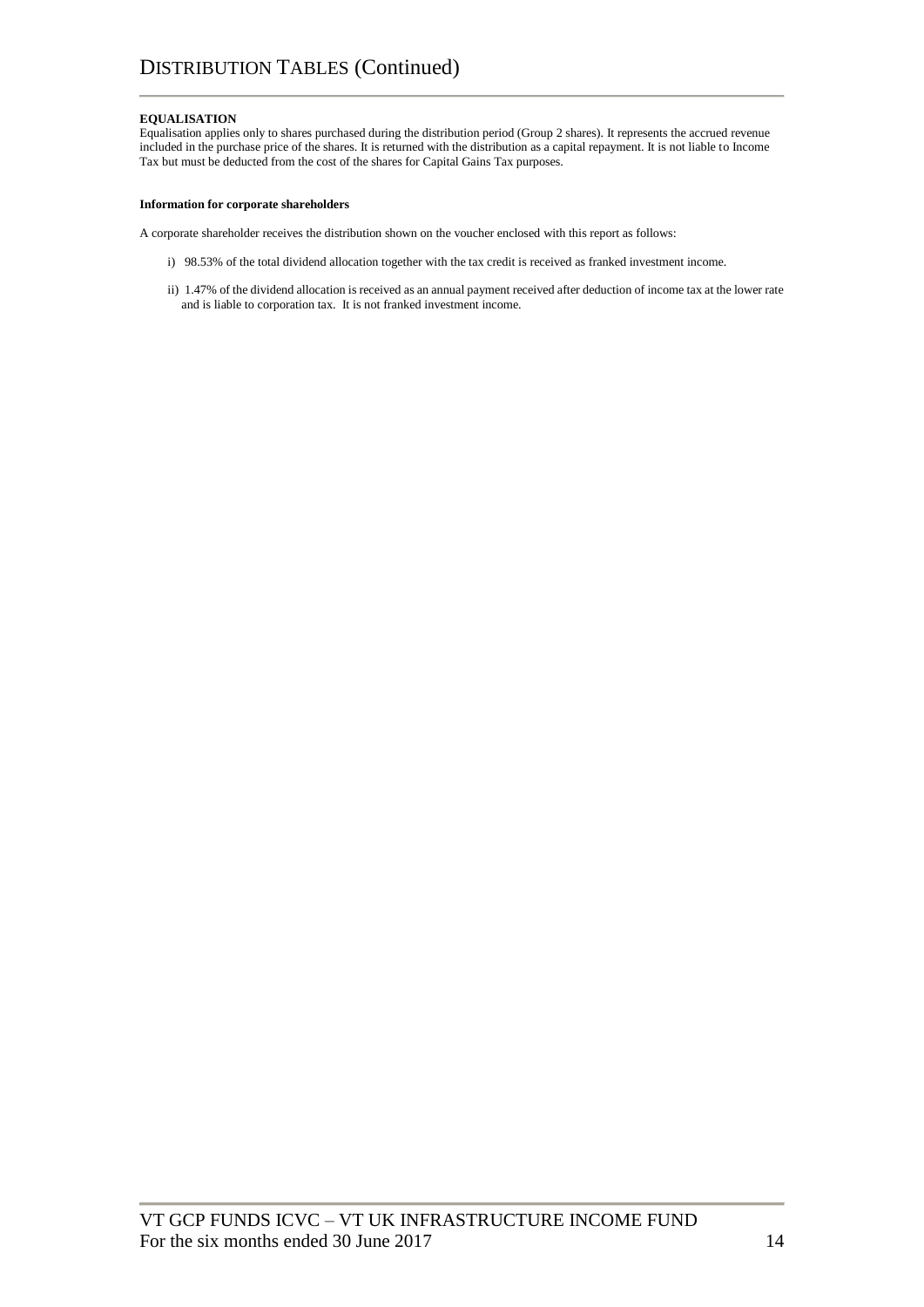### **Distribution**

Distributions of the revenue of the Company will be made to shareholders on or before 31 January each year and interim allocations of revenue on or before 30 April, 31 July and 31 October.

### **Individual shareholders**

Tax on distributions: From April 2016 dividend tax credits were abolished. There is a tax-free allowance of £5,000 on dividends.

Capital gains tax: Individual shareholders resident in the UK for tax purposes may be liable to capital gains tax on realisation of their shares as with other chargeable assets. However, the first £11,100 (2016/17) of gains each year are presently tax free for individuals. Gains in excess of that amount are charged at the rate of tax applicable to the individual tax payer.

### **Taxation**

The company will pay no corporation tax on its profits for the period to 31 December 2017 and capital gains within the Company will not be taxed.

### **Corporate shareholders**

Companies resident for tax purposes in the UK which hold shares should note that OEIC distributions are streamed into both franked and unfranked income. The unfranked income element will be treated as an annual payment which has been subject to income tax at a rate of 20% and will be liable to tax accordingly. On realisation of their shares, UK resident companies may be liable to pay corporation tax on any capital gains.

The above information on taxation is only a general summary, and shareholders should consult their own tax advisors in relation to their own circumstances. Shareholders should also note that the position as outlined may change to reflect future changes in tax legislation.

### **Issue and redemption of shares**

Valu-Trac Investment Management Limited is the ACD and Registrar. Valu-Trac Investment Management Limited will receive requests for the purchase or sale of shares at any time during normal business hours. Instructions may be given by email to (ukinfrastructure@valu-trac.com) or by sending an application form to the Registrar. Application forms are available from the Registrar.

The price of shares will be determined by reference to a valuation of the Company's net assets at 12:00 noon on each dealing day.

The ACD has the right to reject, on reasonable grounds relating to the circumstances of the applicant, any application for shares in whole or part, and in this event the ACD will return any money sent, or the balance of such monies, at the risk of the applicant. In addition the ACD may reject any application previously accepted in circumstances where the applicant has paid by cheque and that cheque subsequently fails to be cleared.

Any subscription monies remaining after a whole number of shares has been issued will not be returned to the applicant. Instead, smaller denomination shares will be issued in such circumstances.

A contract note giving details of the shares purchased and the price used will be issued by the Registrar by the end of the business day following the valuation point by reference to which the purchase price is determined. Settlement is due on receipt by the purchaser of the contract note and should be made to the Authorised Corporate Director's dealing account.

Ownership of shares will be evidenced by an entry on the Company's Register of Shareholders. Certificates will not be issued. Statements in respect of periodic distributions of revenue will show the number of shares held by the recipient in respect of which the distribution is made. Individual statements of a shareholder's shares will also be issued at any time on request by the registered holder.

Where shares are redeemed, payment will be made not later than the close of business on the fourth business day following the next valuation point after receipt by the ACD of a request for redemption. The minimum value of shares that a shareholder may hold is £1,000 for the C Class Shares and £5,000,000 for the I Class Shares. The ACD may at its discretion accept subscriptions lower than the minimum amount.

The most recent issue and redemption prices are available from the ACD.